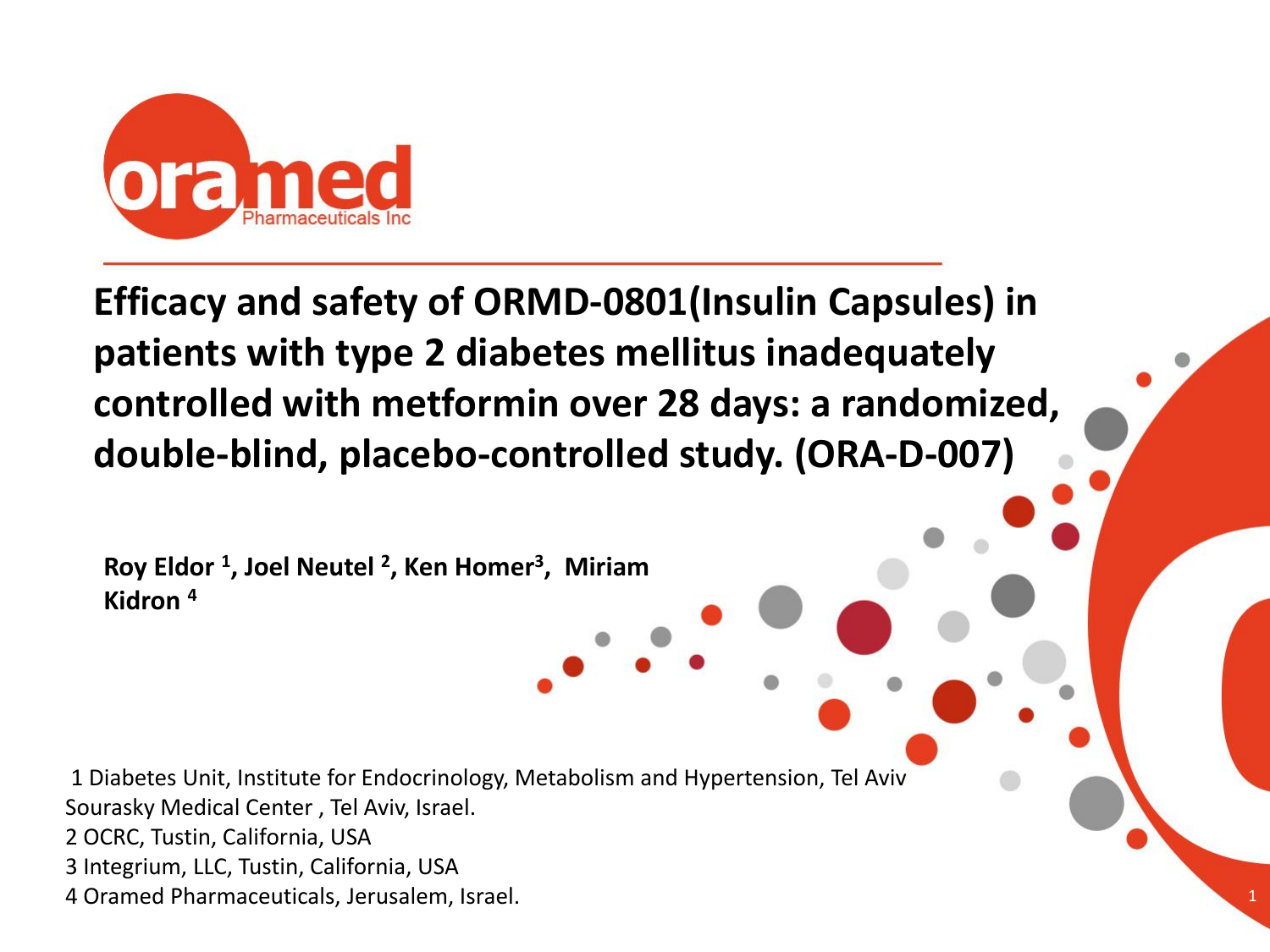### **Disclosures**

- **The study was conducted by ORAMED Inc., Jerusalem, Israel.**
- **Example 2** Financial support was provided by ORAMED Inc., Jerusalem, Israel.
- R. Eldor is a member of ORAMED's scientific advisory board.
- M. Kidron is an employee and shareholder of ORAMED Inc., Jerusalem, Israel.

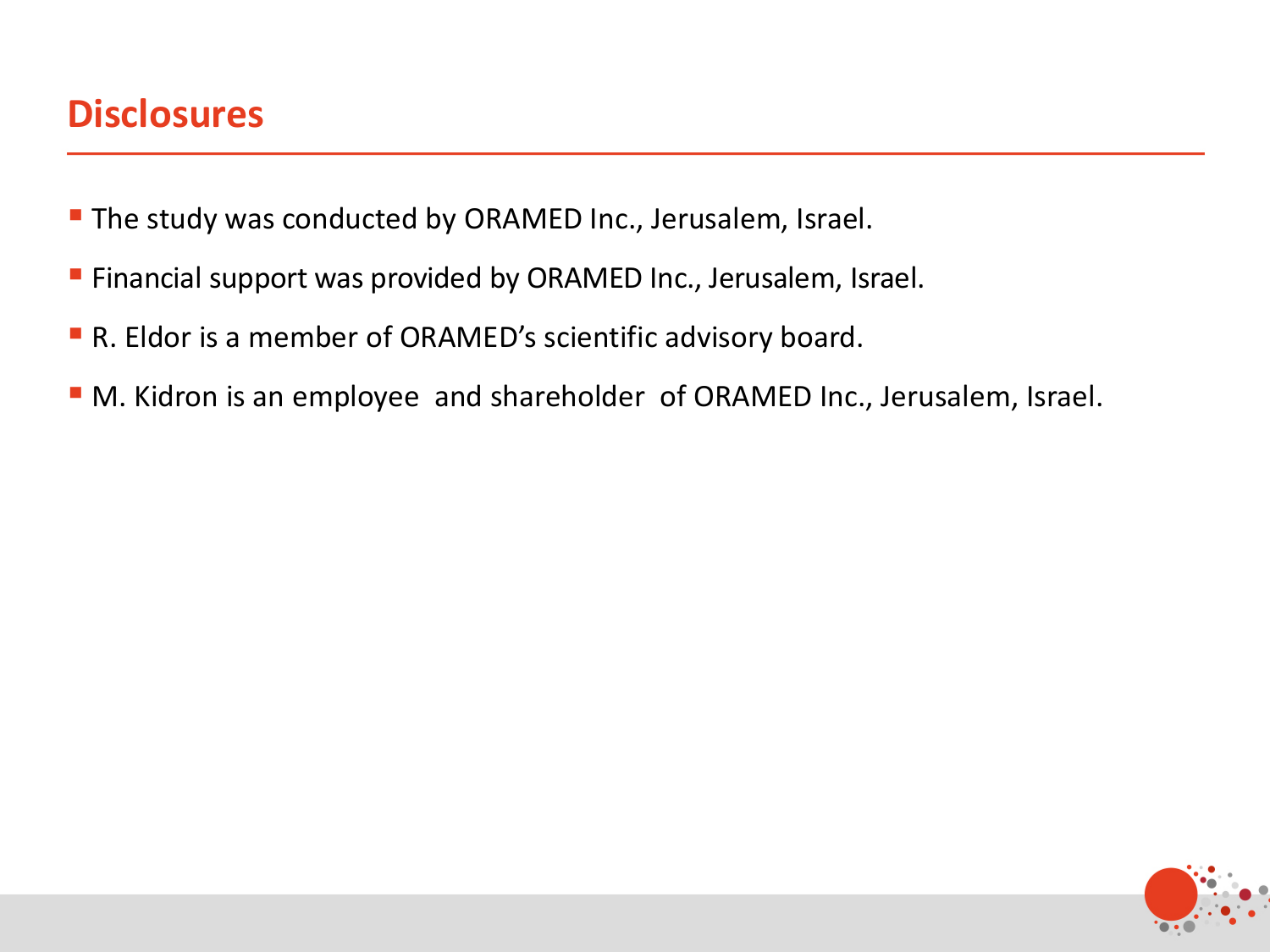## **An Unsolved Challenge:**

## **Proteins and Peptides do Not Survive the Digestive System**



**Harsh pH**  Stomach acidity cleaves and shreds protein

# **Protease attack**

Proteases attack and break down proteins

### **Absorption barrier**

Most therapeutic proteins fail to be absorbed via the intestinal wall (barrier)

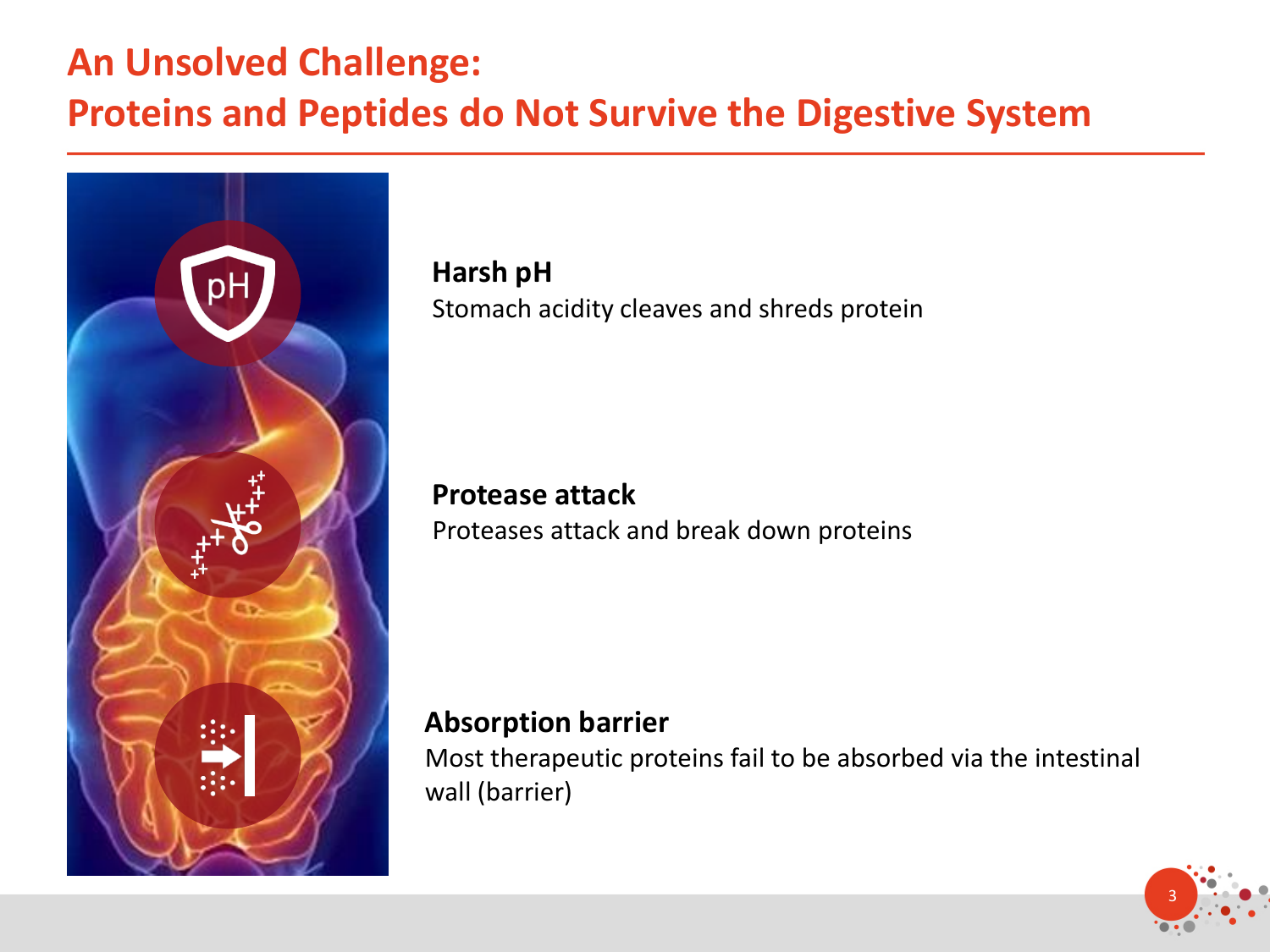### **Oramed Technology Protects Drug Integrity and Increases Absorption**



### **pH shield for passage through stomach**

pH sensitive enteric coating protects capsule contents. Capsule dissolves only once in small intestine

### **Protease protection**

Protease inhibitors stave off and protect the active agent from protease attack

### **Absorption enhancement**

Assists the permeation of proteins/peptides across intestinal membrane and into bloodstream

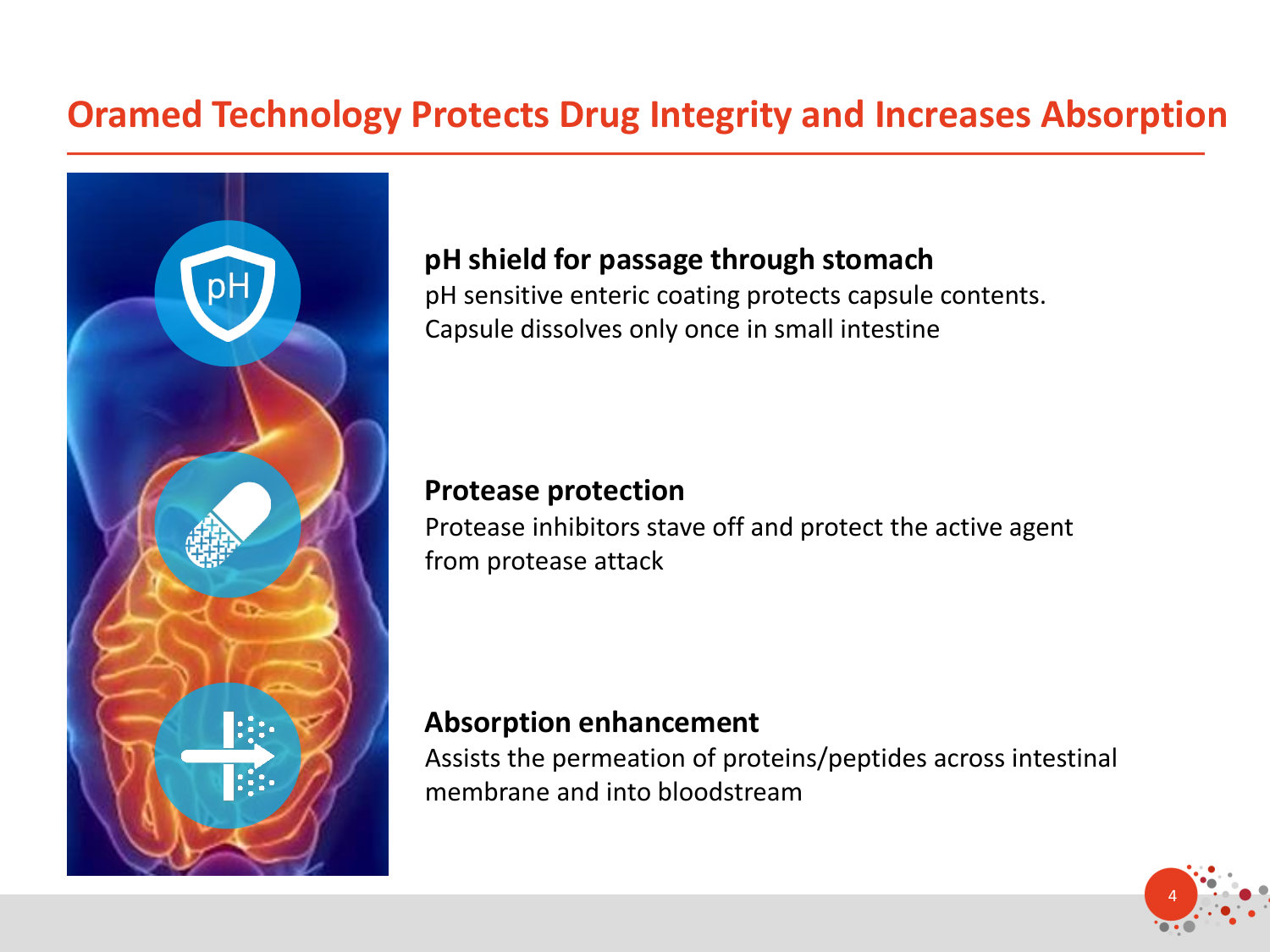▪ ORMD-0801 is an oral formulation of recombinant human insulin based on ORAMED's Protein Oral Deliver Technology

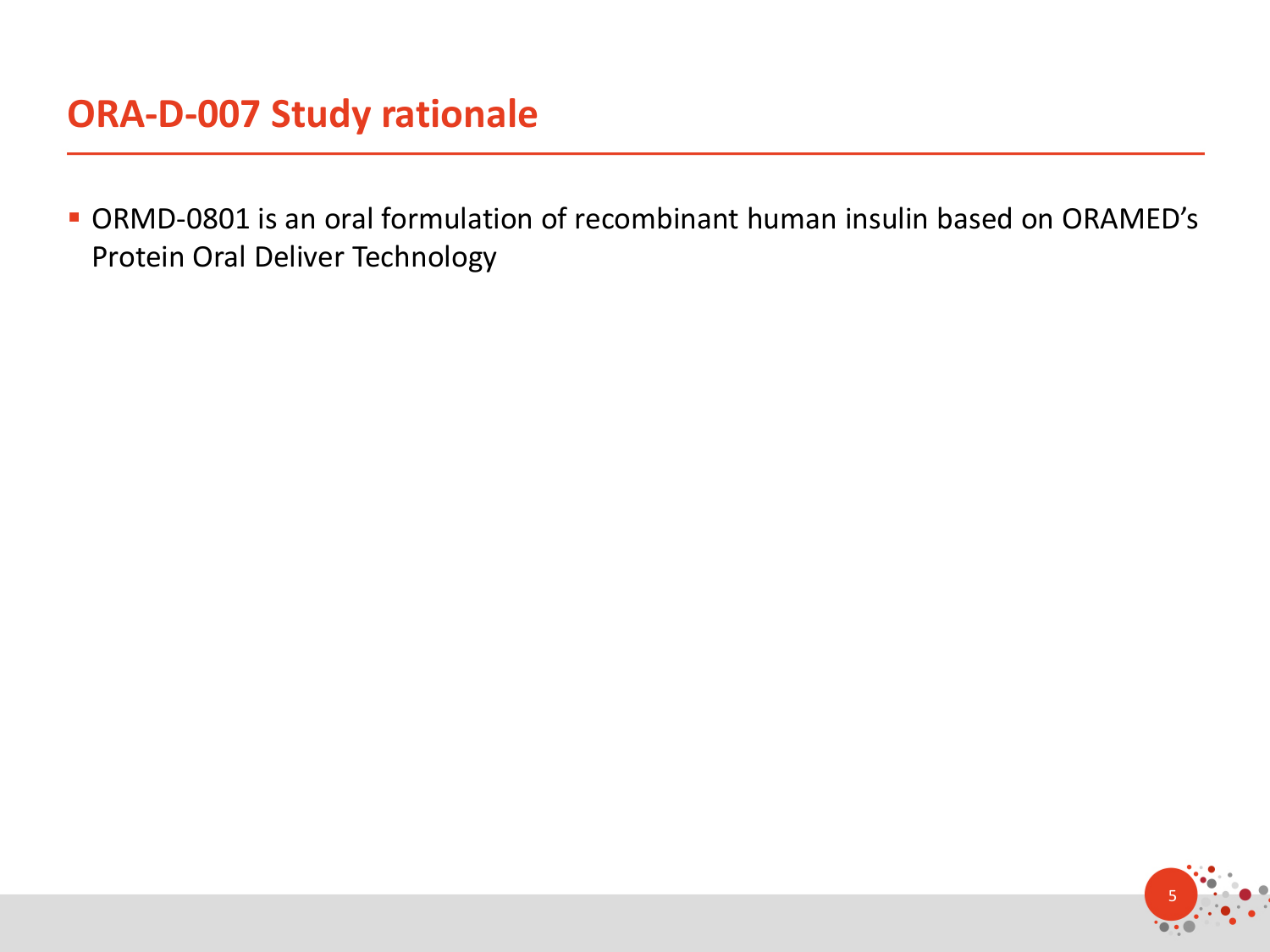# **In a previous Phase Iia study ORMD-0801 was Safe With no Serious Adverse Events**

- 30 T2DM patients
- **Primary objective: Safety and tolerability**
- Secondary objective: Pharmacodynamic effects on mean nighttime glucose



6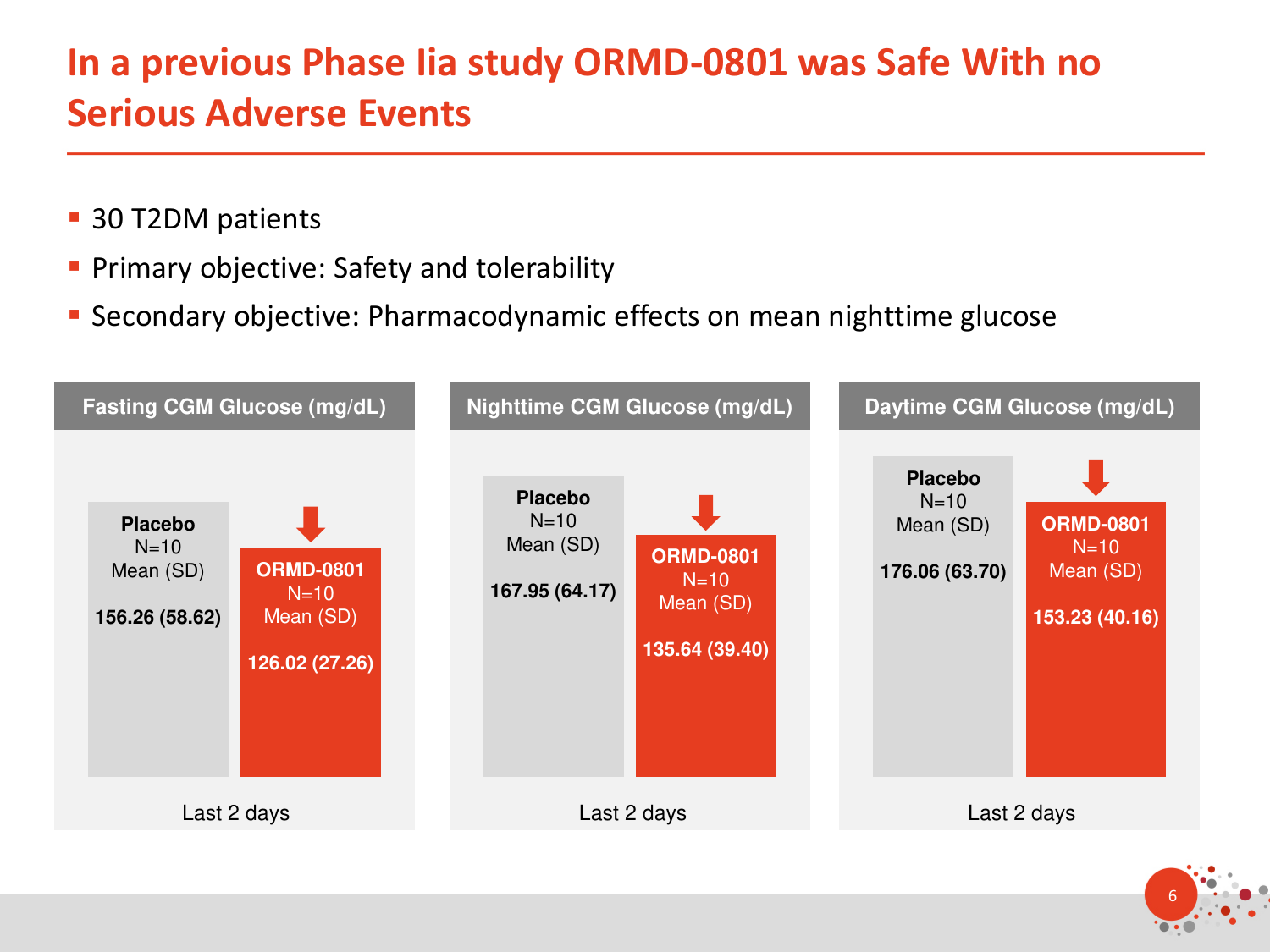### **ORA-D-007 Study rationale**

- ORMD-0801 is an oral formulation of recombinant human insulin based on ORAMED's Protein Oral Deliver Technology
- Here we report the results from a Phase 2b placebo controlled study, aimed to assess the safety and efficacy of the addition of ORMD-0801 (16 mg insulin or 24 mg insulin) to metformin for 28 days in patients with T2DM.

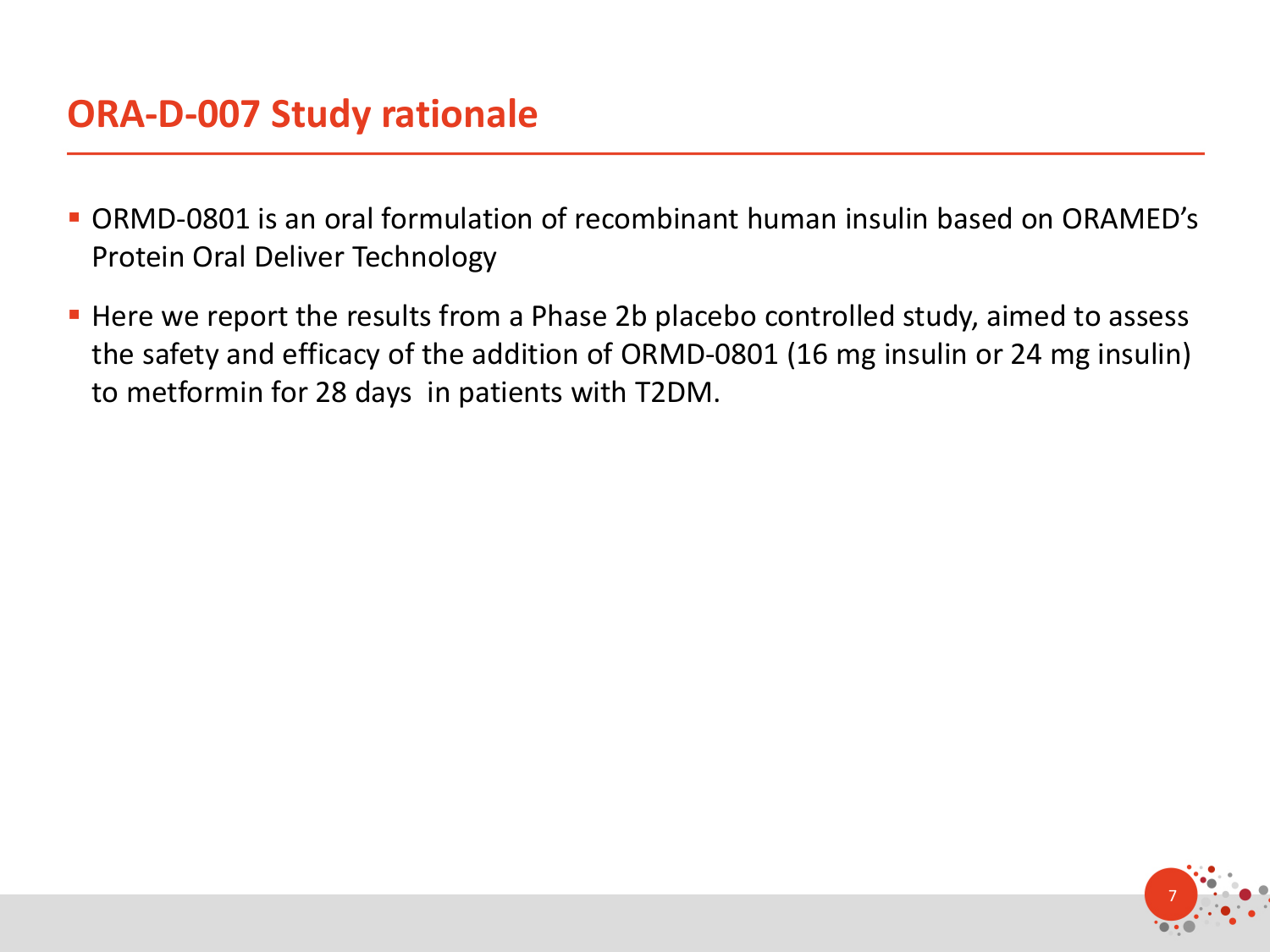### **Completed: 180 Patient FDA Phase IIb Study**



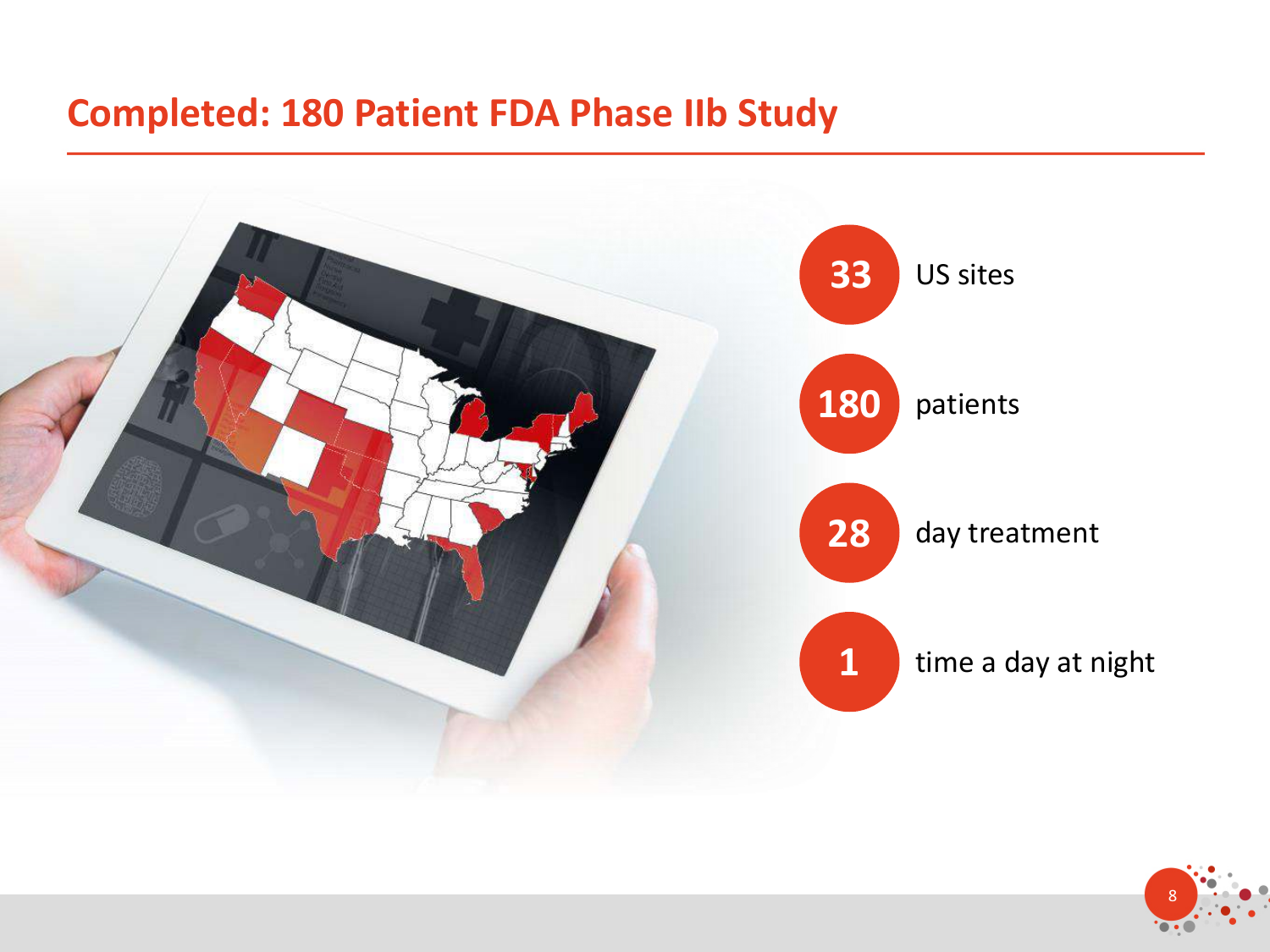# **ORA-D-007 Study diagram**



• CGM- continuous glucose monitoring

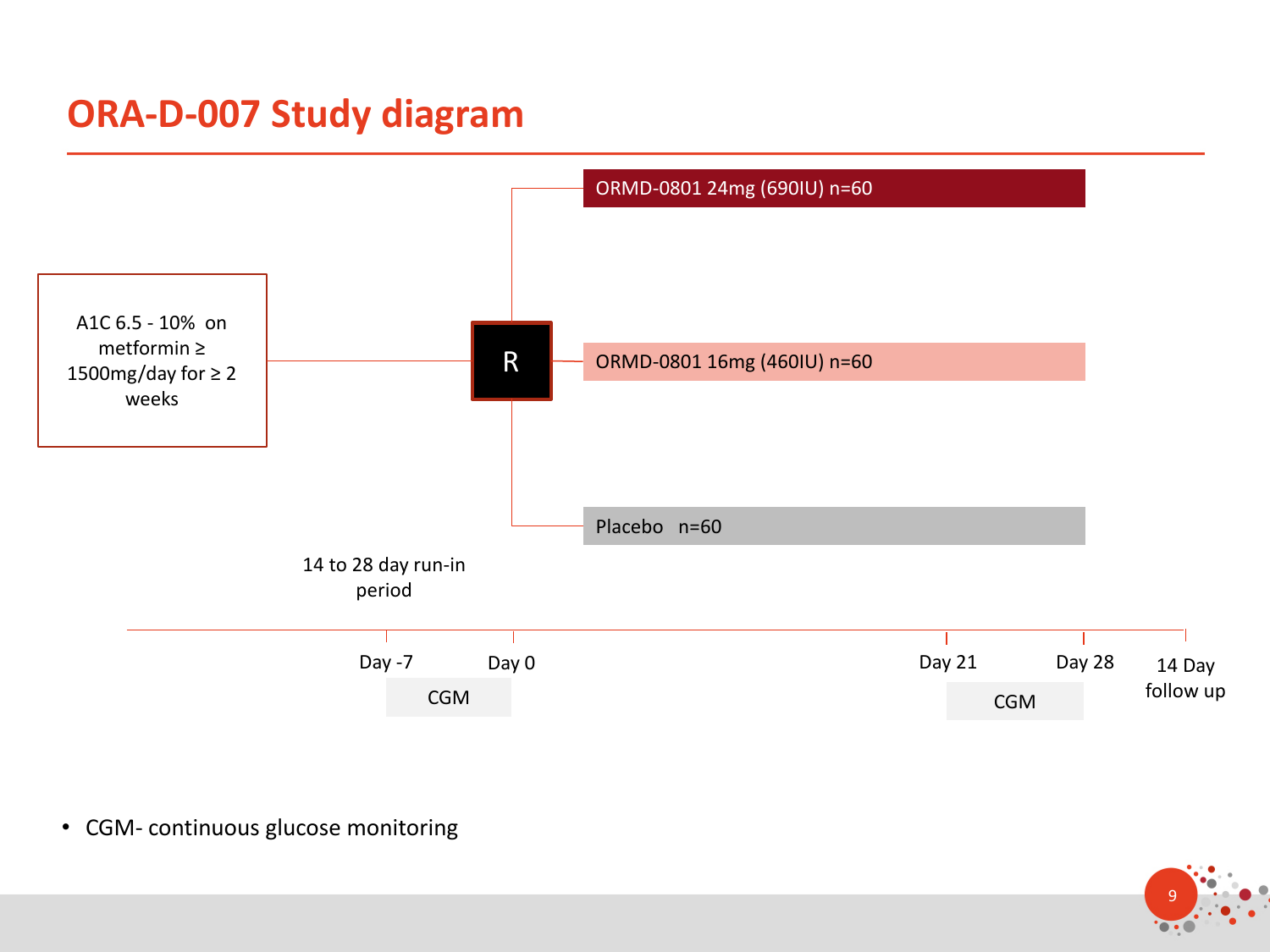## **Inclusion/Exclusion criteria**

#### ▪ **Inclusion**

- Adult patients with T2DM age 20-75 years, BMI 25-40kg/m2, who were on stable treatment with metformin (≥1500 mg/day) for at least 2 weeks and had HbA1c 6.5 - 10% at the screening visit
	- naïve with HbA1c ≥7.5were started on or titrated to ≥1,500 mg metformin daily for the two weeks
	- metformin monotherapy <1,500 mg daily and HbA1c ≥7.0% were titrated to ≥1,500 mg metformin daily for two weeks.
	- monotherapy other than metformin and HbA1c 6.5 9.5% had their current drug discontinued and were put on or ≥1,500 mg metformin daily for a two-week stabilization period.
	- Patients on metformin plus one additional drug (excluding insulin) with HbA1c 6 9.5% had the other drugs discontinued and only metformin ≥1,500 mg continued for the two weeks of stabilization.

#### ▪ **Exclusion**

- history of type 1 diabetes mellitus
- fasting blood glucose >260 mg/dL at the end of Day -7/Visit 3
- presence of any clinically significant endocrine disease
- history of use of insulin for greater than one week in the last six months and any use of insulin in the last six weeks prior to randomization
- history of gastrointestinal disorders with the potential to interfere with drug absorption

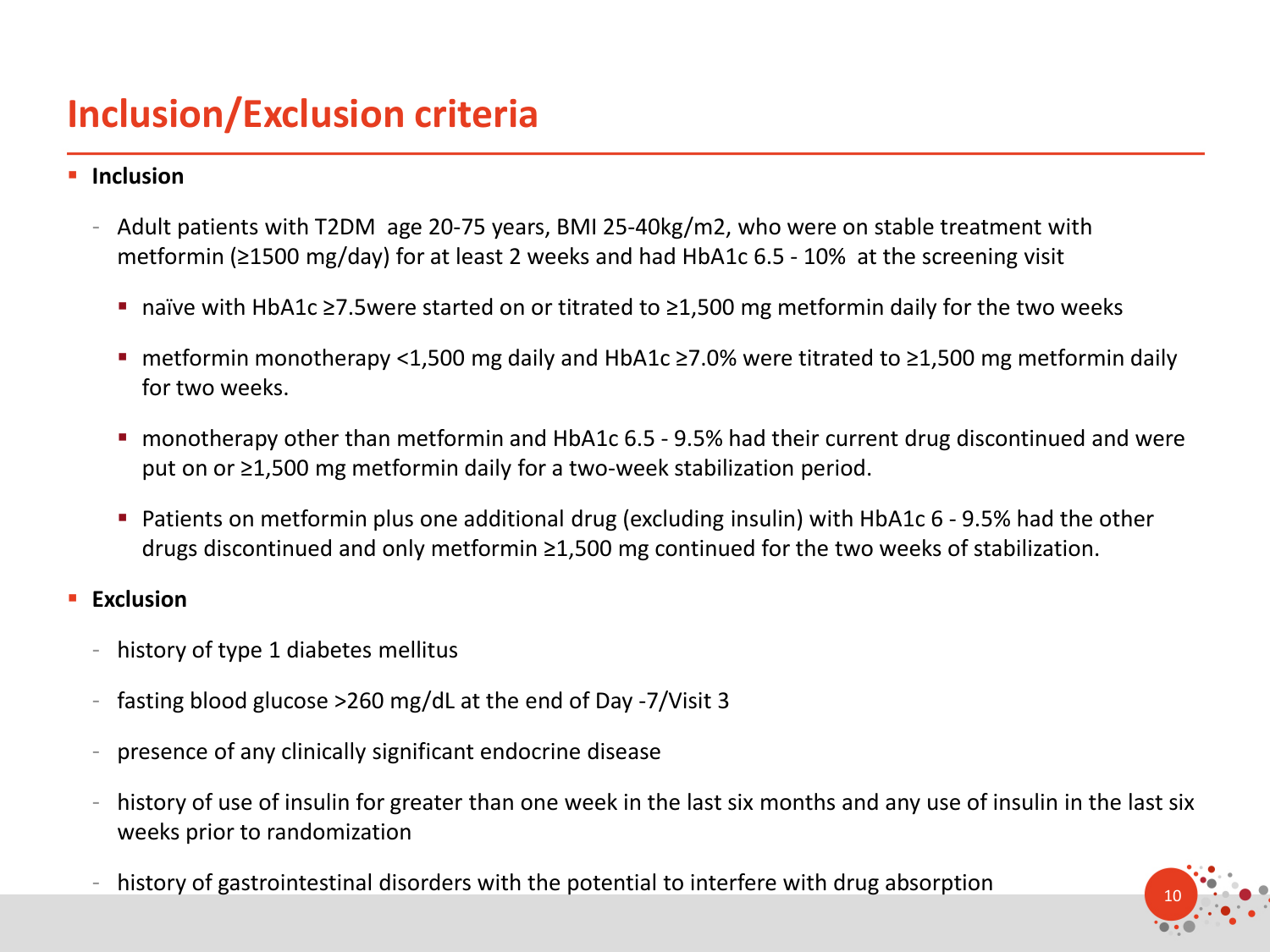# **ORA-D-007 Study: ORMD-0801 Endpoints and Objectives**

|    | <b>Primary</b><br>objectives     | Safety of ORMD-0801<br>• Evaluate PD effects of ORMD-0801 (pooled<br>doses) on mean night glucose (6 hours after<br>treatment)                                                                             |
|----|----------------------------------|------------------------------------------------------------------------------------------------------------------------------------------------------------------------------------------------------------|
|    | <b>Secondary</b><br>objectives   | Evaluate PD effects of ORMD-0801 (pooled doses)<br>on fasting blood glucose, morning blood insulin, c-<br>peptide, triglycerides                                                                           |
| )3 | <b>Exploratory</b><br>objectives | • Evaluate PD effects of ORMD-0801 (pooled doses) on<br>HbA1c, CRP, 24-hour fasting glucose, day CGM glucose<br>levels, weight<br>Evaluate immunogenicity of ORMD-0801 via anti-insulin<br>antibody levels |

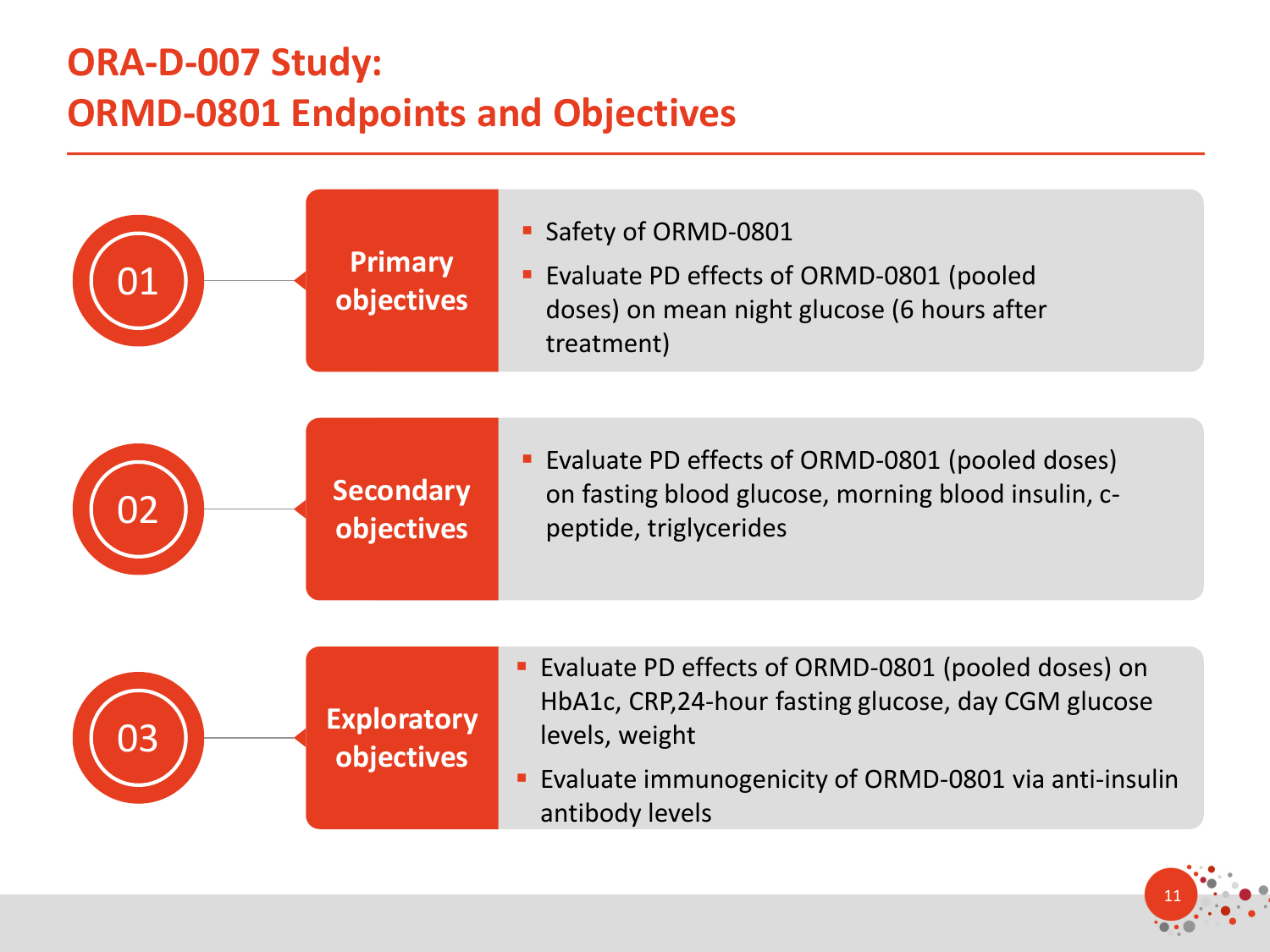## **Baseline characteristics**

|                                                            | Placebo (N=64) | ORMD-0801 16 mg<br>$(N=61)$ | <b>ORMD-0801 24</b><br>$mg(N=63)$ |
|------------------------------------------------------------|----------------|-----------------------------|-----------------------------------|
| Age (Mean ± SD)                                            | 58.6±9.2       | 57.9±8.0                    | 57.3±8.8                          |
| Men, $n$ $%$                                               | 29(45.3)       | 39 (63.9)                   | 34 (54.0)                         |
|                                                            |                |                             |                                   |
| Race, n (%)                                                |                |                             |                                   |
| <b>White</b>                                               | 53 (82.8)      | 50 (82.0)                   | 55 (87.3)                         |
| <b>Black or African American</b>                           | 7(10.9)        | 8(13.1)                     | 4(6.3)                            |
| <b>Asian</b>                                               | 2(3.1)         | 2(3.3)                      | 2(3.2)                            |
| <b>Native Hawaiian or Other</b><br><b>Pacific Islander</b> | 2(3.1)         | 1(1.6)                      | 0(0)                              |
| <b>Other</b>                                               | 0(0)           | 0(0)                        | 2(3.2%)                           |
|                                                            |                |                             |                                   |
| <b>Ethnicity N (%)</b>                                     |                |                             |                                   |
| <b>Hispanic or Latino</b>                                  | 31(48.4)       | 32(52.5)                    | 36(57.1)                          |
| <b>Non-Hispanic or Latino</b>                              | 33 (51.6)      | 29(47.5)                    | 27(42.9)                          |

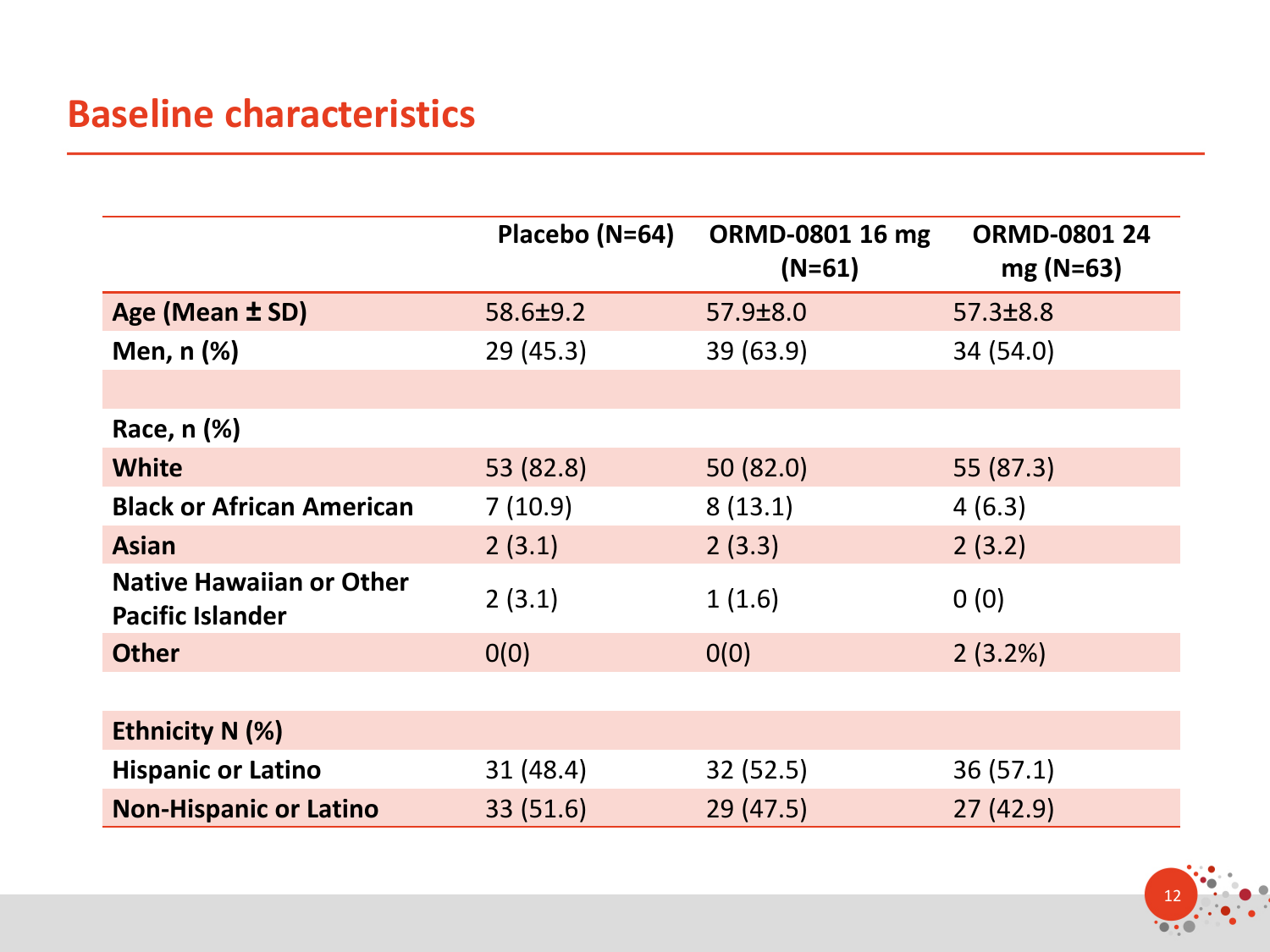# **Primary Endpoint**

Safe and well tolerated oral delivery – No drug related serious adverse events



- Indicates Statistically Significant Difference from Placebo (p-Value<0.05)
- Data presented are analysis of 80% trimmed CGM data (data with 10% highest and lowest values for each treatment group removed

13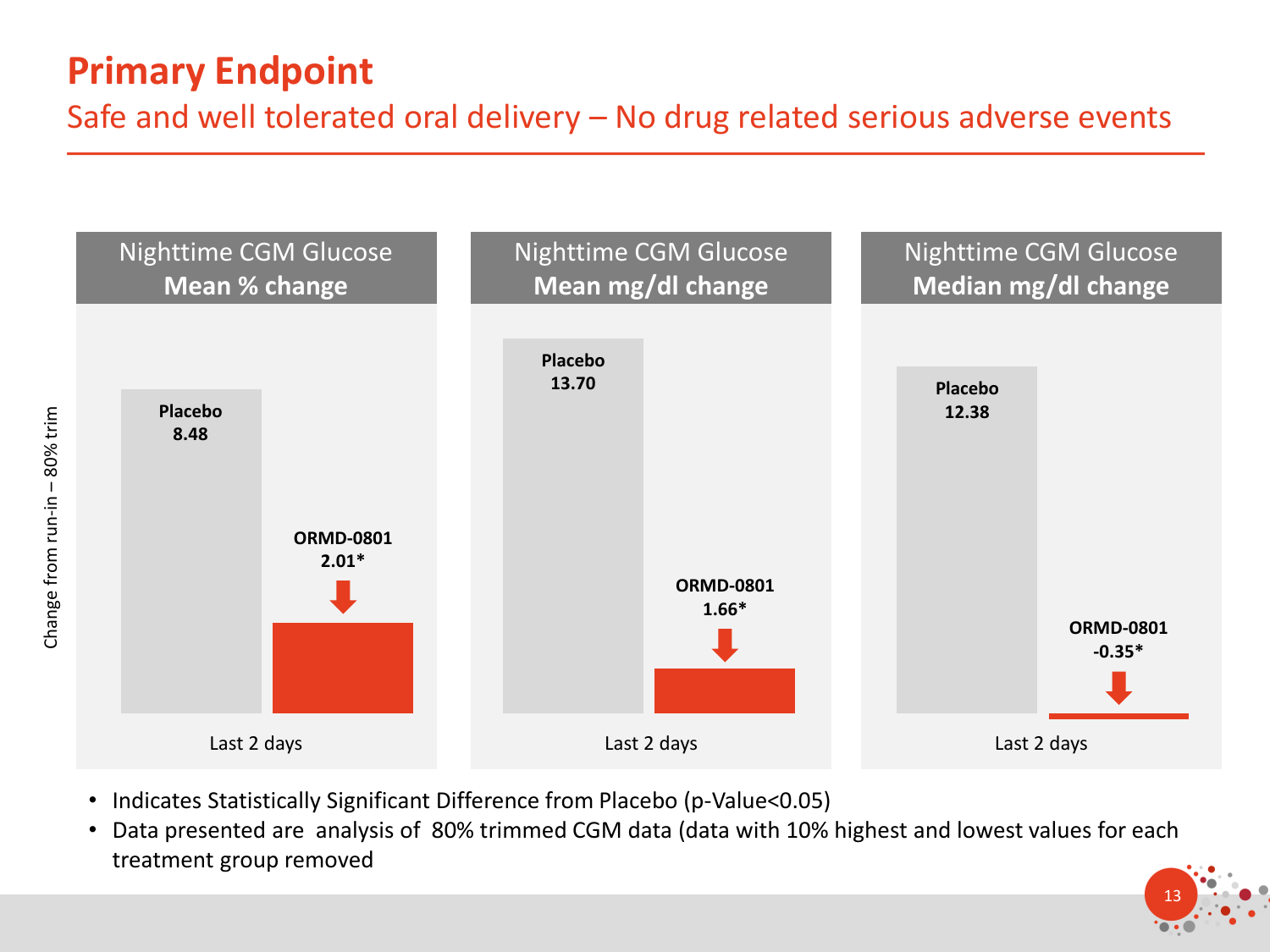# **Primary objective - Waterfall plot**



Change from baseline values as obtained from continuous glucose monitoring at 4 weeks - 80% trimmed data - ITT population.

Efficacy assessments using CGM data were based on the results from the two last days during the assessment period (run-in or active treatment

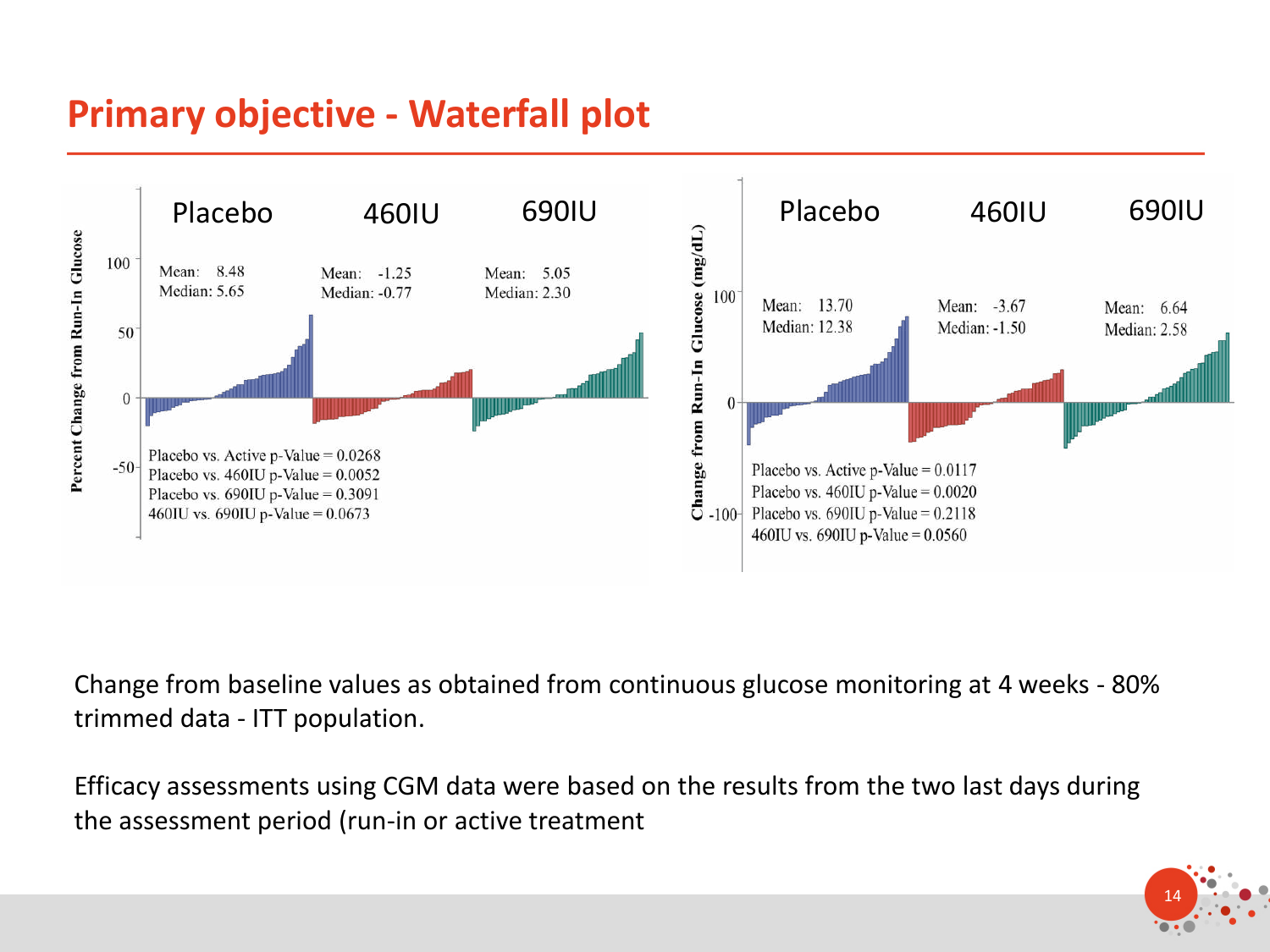# **Other Continuous Glucose Monitoring Parameters**

(Exploratory Objectives)



- Indicates p-Value<0.05
- Nighttime- 6 hours after dosing; 24-hour- 6am to 6am; fasting- 5am to 7 am; daytime 6am to 10pm.
- Change from baseline values as obtained from continuous glucose monitoring at 4 weeks 80% trimmed data ITT population.
- 15 • Efficacy assessments using CGM data were based on the results from the two last days during the assessment period (run-in or active treatment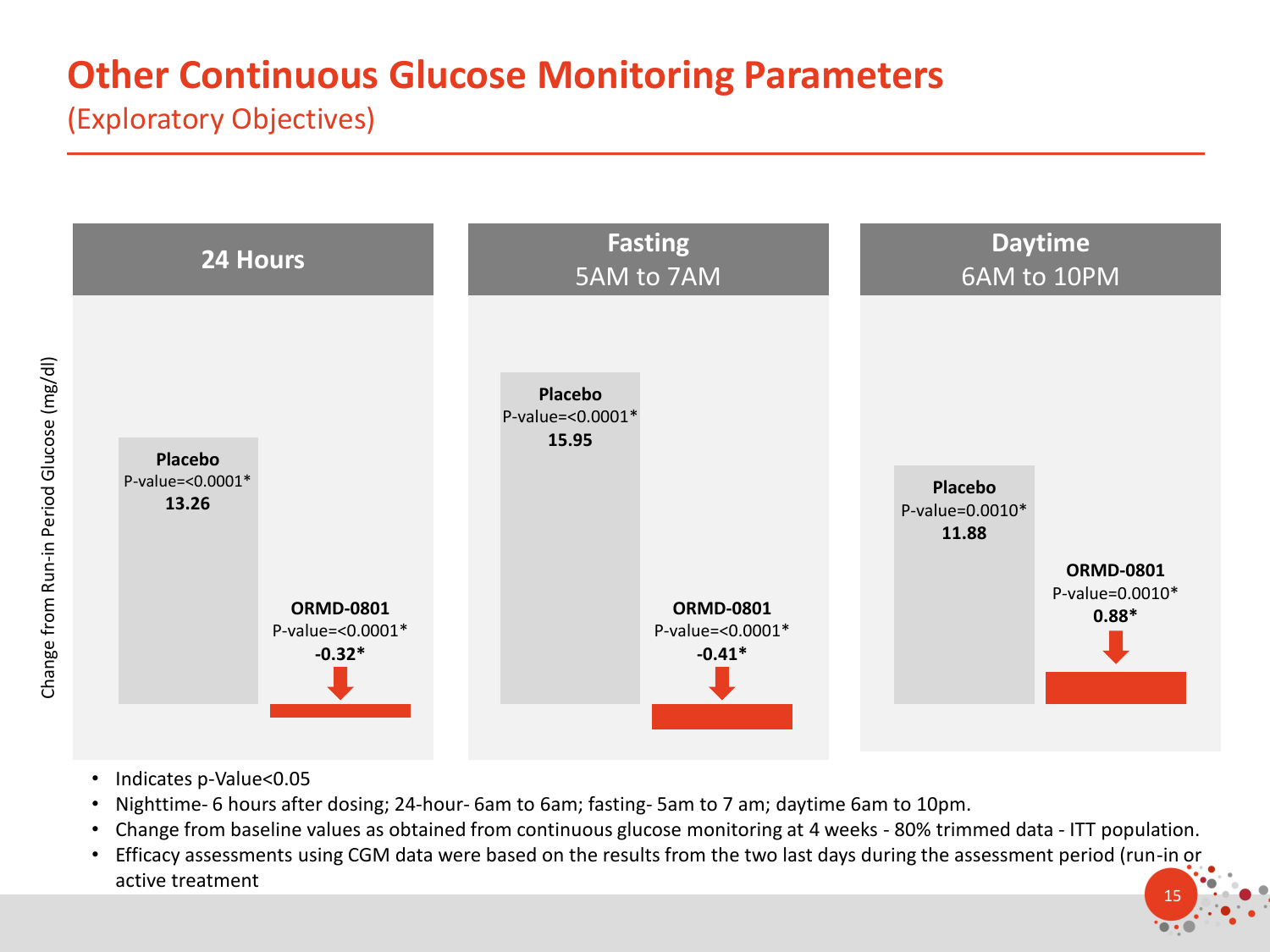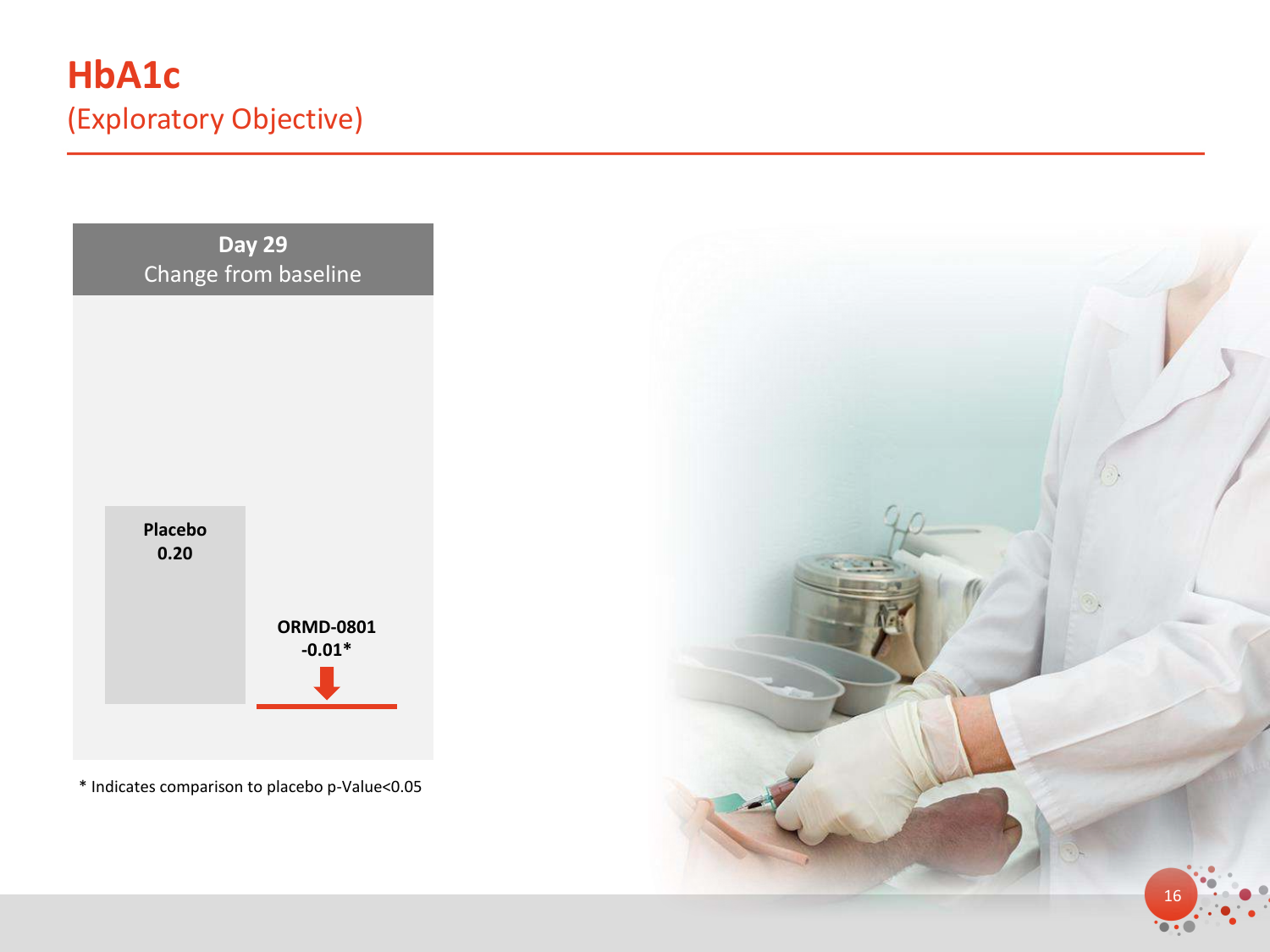# **Baseline values and treatment outcomes at 4 weeks - ITT population**

|                                           | Placebo (N=58)                         | <b>ORMD-0801</b><br>$16mg (N=54)$ | <b>ORMD-0801 24</b><br>$mg(N=60)$ | <b>ORMD-0801</b><br><b>Combined</b><br>$(N=114)$ |  |
|-------------------------------------------|----------------------------------------|-----------------------------------|-----------------------------------|--------------------------------------------------|--|
|                                           |                                        |                                   |                                   |                                                  |  |
|                                           | Morning fasting serum insulin (pmol/L) |                                   |                                   |                                                  |  |
| N                                         | 58                                     | 52                                | 60                                | 112                                              |  |
| Day 29- End of treatment mean ± SD        | $125.5 \pm 82.3$                       | $114.4 \pm 75.7$                  | $114.9 \pm 72.9$                  | $114.7 \pm 73.9$                                 |  |
| Change, mean ± SD                         | $-4.82 \pm 55.0$                       | $-5.32 \pm 107.3$                 | $-3.65 \pm 54.3$                  | $-4.4 \pm 83.0$                                  |  |
|                                           |                                        |                                   |                                   |                                                  |  |
| <b>Morning fasting C-peptide (nmol/L)</b> |                                        |                                   |                                   |                                                  |  |
| N                                         | 58                                     | 52                                | 60                                | 112                                              |  |
| Day 29- End of treatment mean ± SD        | $0.9 \pm 0.4$                          | $0.9 \pm 0.4$                     | $0.8 \pm 0.3$                     | $0.9 \pm 0.4$                                    |  |
| Change, mean $\pm$ SD                     | $-0.0 \pm 0.3$                         | $0.0 \pm 0.4$                     | $-0.0 \pm 0.3$                    | $-0.0 \pm 0.3$                                   |  |
|                                           |                                        |                                   |                                   |                                                  |  |
|                                           | Morning fasting triglycerides (mmol/L) |                                   |                                   |                                                  |  |
| N                                         | 58                                     | 53                                | 60                                | 113                                              |  |
| Day 29- End of treatment mean ± SD        | $2.0 \pm 1.1$                          | $1.9 \pm 1.0$                     | $1.9 \pm 0.9$                     | $1.9 \pm 0.9$                                    |  |
| Change, mean ± SD                         | $0.1 \pm 0.7$                          | $0.1 \pm 0.7$                     | $0.1 \pm 0.7$                     | $0.1 \pm 0.7$                                    |  |
|                                           |                                        |                                   |                                   |                                                  |  |
| Weight (kg)                               |                                        |                                   |                                   |                                                  |  |
| N                                         | 58                                     | 54                                | 60                                | 114                                              |  |
| Day 29- End of treatment mean ± SD        | $86.2 \pm 16.5$                        | $90.5 \pm 16.4$                   | $86.8 \pm 19.7$                   | $88.5 \pm 18.2$                                  |  |
| Change, mean $\pm$ SD                     | $-0.5 \pm 1.6$                         | $-0.29 \pm 1.6$                   | $-0.0 \pm 1.6$                    | $-0.2 \pm 1.6$                                   |  |
|                                           |                                        |                                   |                                   |                                                  |  |

Analysis performed comparing to placebo using a one-way analysis of variance (ANOVA) model

17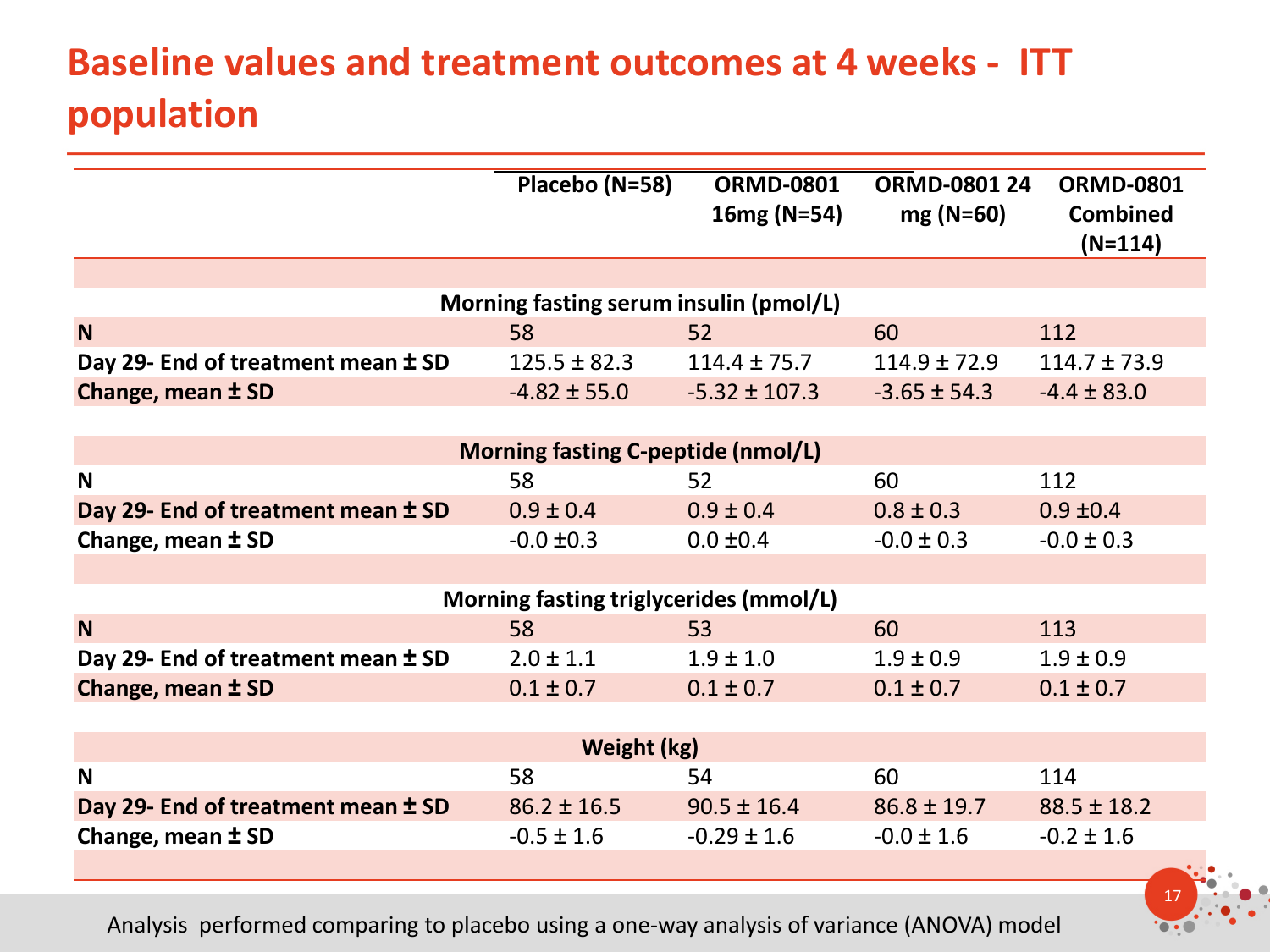# **Baseline values and treatment outcomes at 4 weeks - ITT population**

| Placebo (N=58)                       | <b>ORMD-0801</b><br>$16mg (N=54)$ | <b>ORMD-0801 24</b><br>$mg(N=60)$ | <b>ORMD-0801</b><br><b>Combined</b><br>$(N=114)$ |  |  |  |
|--------------------------------------|-----------------------------------|-----------------------------------|--------------------------------------------------|--|--|--|
| Alkaline Phosphatase (U/L), mean +SD |                                   |                                   |                                                  |  |  |  |
| 62                                   | 59                                | 63                                |                                                  |  |  |  |
| $83.5 \pm 24.8$                      | $89.6 \pm 26.7$                   | $82.7 \pm 22.6$                   |                                                  |  |  |  |
| $-4.9 \pm 13.6$                      | $-0.1 \pm 15.2$                   | $-5.2 \pm 12.4$                   |                                                  |  |  |  |
|                                      |                                   |                                   |                                                  |  |  |  |
| AIT (U/L)                            |                                   |                                   |                                                  |  |  |  |
| 62                                   | 59                                | 62                                |                                                  |  |  |  |
| $32.6 \pm 19.1$                      | $32.0 \pm 14.7$                   | $30.7 \pm 16.0$                   |                                                  |  |  |  |
| $3.6 \pm 10.0$                       | $3.0 \pm 10.7$                    | $0.7 \pm 10.0$                    |                                                  |  |  |  |
|                                      |                                   |                                   |                                                  |  |  |  |
|                                      |                                   |                                   |                                                  |  |  |  |
| 62                                   | 59                                | 62                                |                                                  |  |  |  |
| $25.8 \pm 11.1$                      | $26.4 \pm 12.5$                   | $25.4 \pm 11.4$                   |                                                  |  |  |  |
| $1.5 \pm 6.8$                        | $1.9 \pm 11.3$                    | $0.5 \pm 7.8$                     |                                                  |  |  |  |
|                                      |                                   |                                   |                                                  |  |  |  |
| Bilirubin, total (mg/dL)             |                                   |                                   |                                                  |  |  |  |
| 62                                   | 59                                | 63                                |                                                  |  |  |  |
| $0.5 \pm 0.3$                        | $0.6 \pm 0.4$                     | $0.5 \pm 0.3$                     |                                                  |  |  |  |
| $0.0 \pm 0.1$                        | $-0.0 \pm 0.2$                    | $-0.0 \pm 0.2$                    |                                                  |  |  |  |
|                                      |                                   | AST (U/L)                         |                                                  |  |  |  |

Analysis performed comparing to placebo using a one-way analysis of variance (ANOVA) model

18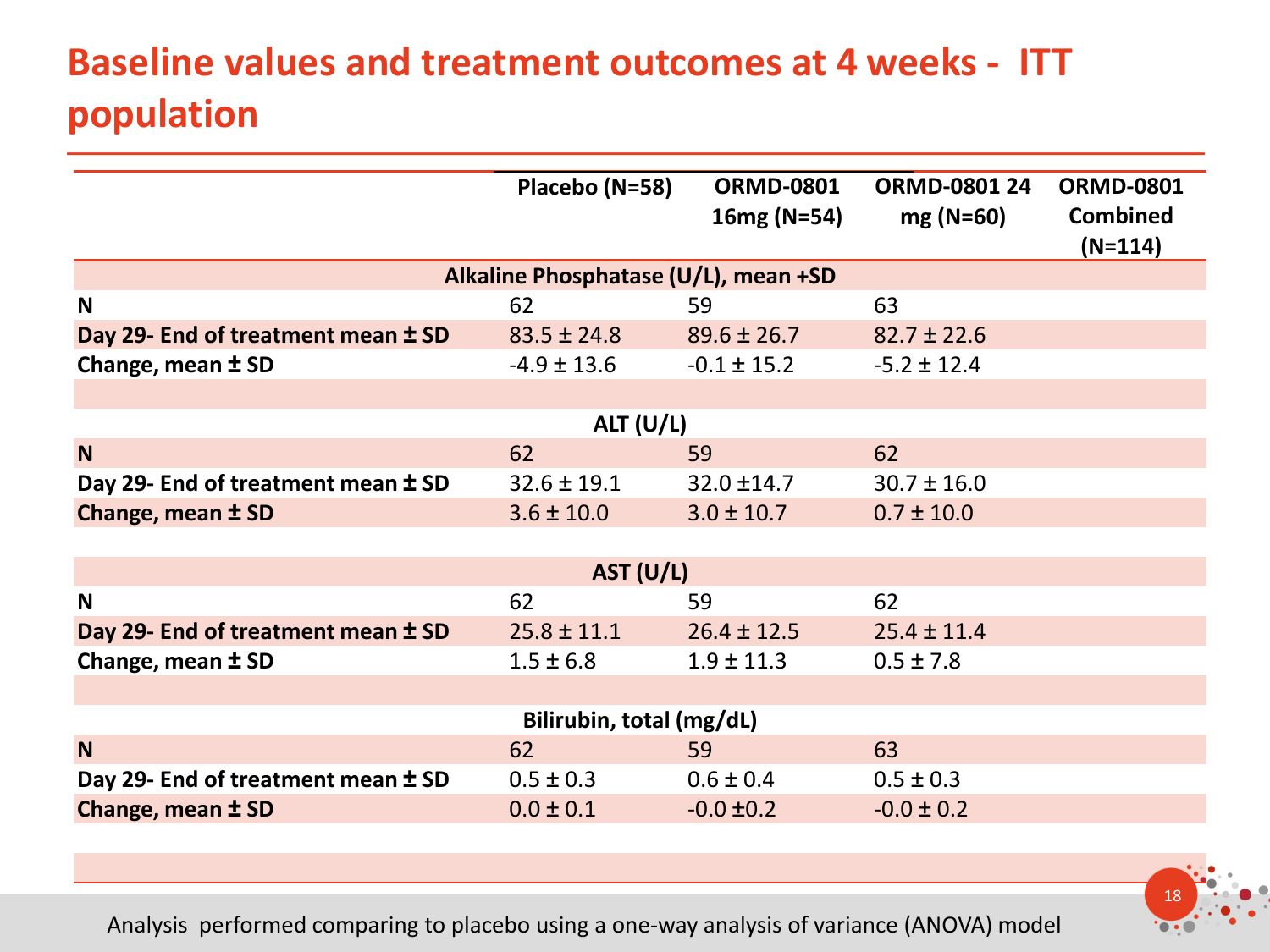# **Overview of Non-Hyperglycemic/Hypoglycemic Treatment-Emergent Adverse Events by Treatment Group- Safety Population**

|                               | <b>Placebo</b> | <b>ORMD-0801</b> | <b>ORMD-0801</b> |
|-------------------------------|----------------|------------------|------------------|
|                               | $N=64$         | 460 IU           | 690 IU           |
|                               | N(%)           | $N = 61$         | $N = 63$         |
|                               |                | N(%)             | N(%)             |
| <b>Total Adverse Events</b>   | 34             | 34               | 42               |
| <b>TEAEs</b>                  | 19 (29.7)      | 19(31.1)         | 19(30.2)         |
| <b>Severe TEAE</b>            | 0(0)           | 1(1.6)           | 0(0)             |
| <b>Serious TEAE</b>           | 0(0)           | 1(1.6)           | 0(0)             |
| <b>Related TEAEs</b>          | 2(3.1)         | 0(0)             | 0(0)             |
|                               |                |                  |                  |
| <b>Related Severe TEAEs</b>   | 0(0)           | 0(0)             | 0(0)             |
|                               |                |                  |                  |
| <b>Related Serious TEAEs</b>  | 0(0)           | 0(0)             | 0(0)             |
| Withdrawal from treatment due |                |                  |                  |
| to AE                         | 0(0)           | 1(1.6)           | 0(0)             |
| Death due to AE               | 0(0)           | 0(0)             | 0(0)             |

- 7 hyperglycemic events were reported across five patients evenly distributed among the treatment groups.
- One patient in each group experienced a hypoglycemic event.

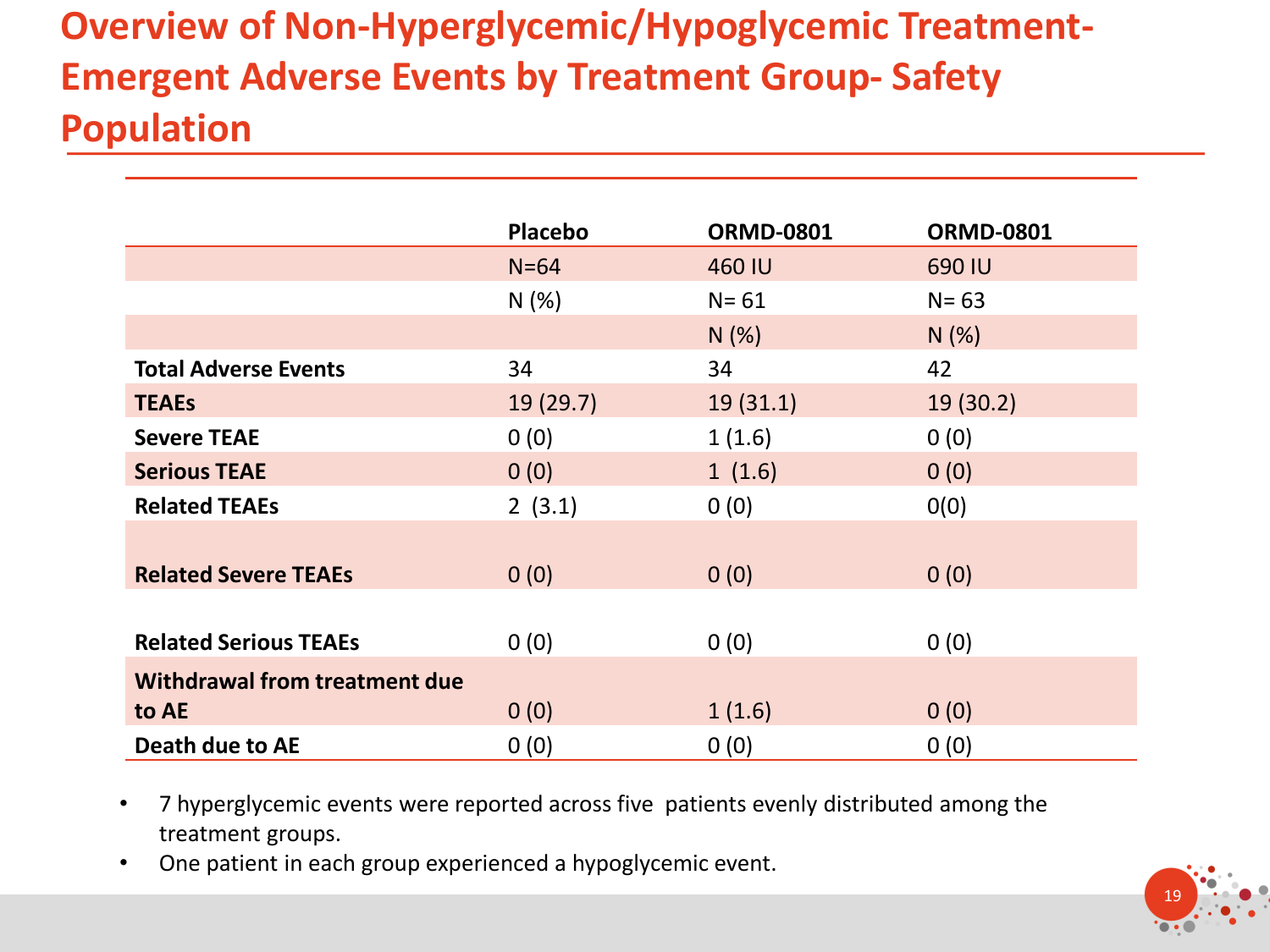# **Conclusions: ORA-D-007 Study Clearly Demonstrated the Safety and Blood Glucose Lowering Efficacy of ORMD-0801**



### **Safe and well tolerated with no significant hyperglycemic event**



### **Sustained and significant glucose reduction observed in every CGM parameter:**

Fasting, Daytime, Nighttime, 24 hr

HbA1c showed a statistically significant difference in only 28 days of testing

No increase in peripheral insulin observed

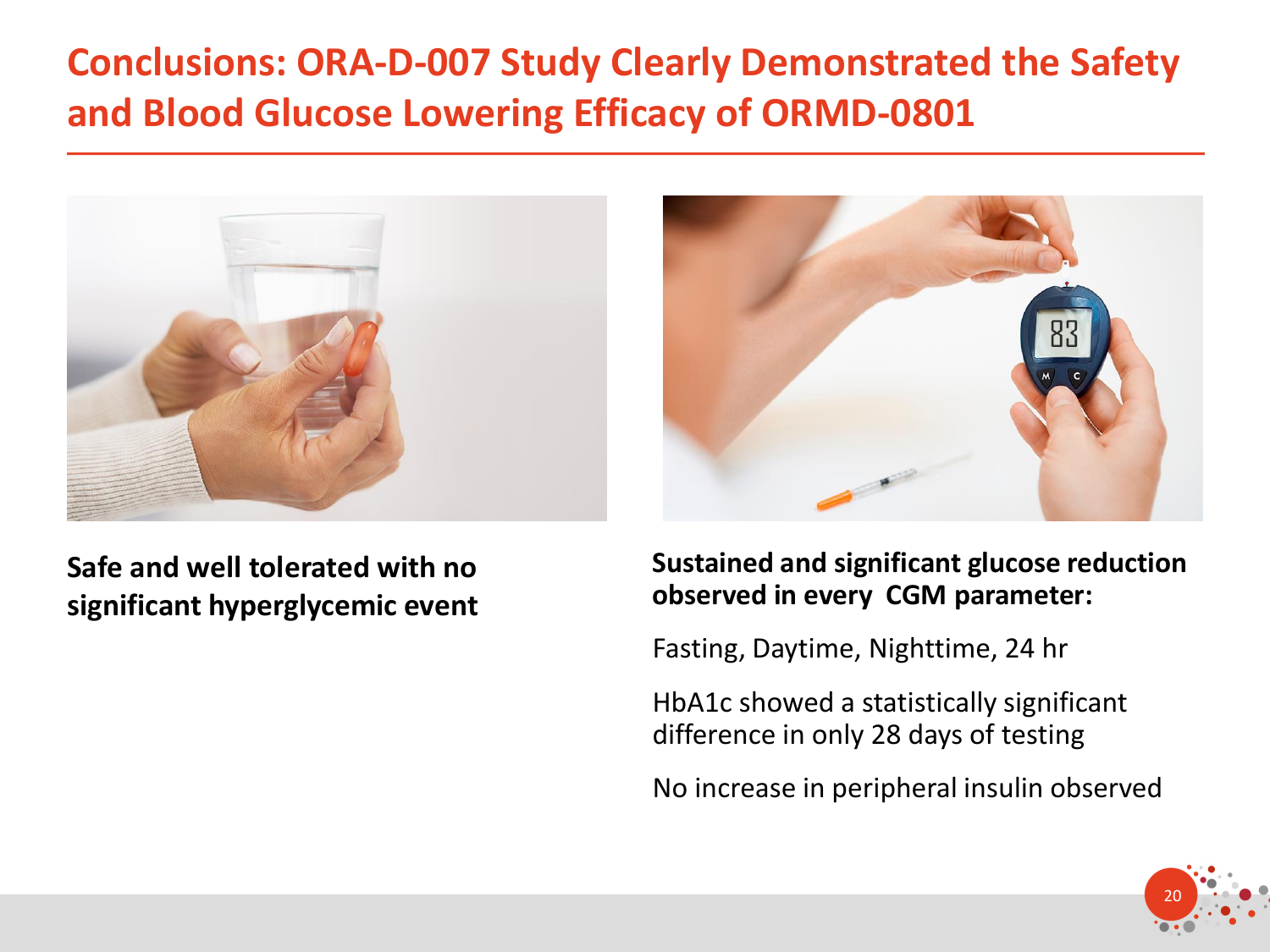# **ORMD-0801 – ORA-D-007 results support the potential MOA-Liver directed insulin**

- **Prolonged anti-hyperglycemic effect despite an expected short half life of regular** insulin once absorbed into the blood stream.
- Lack of increase in hypoglycemia.
- Lack of increase in peripheral insulin.
- Lack of weight gain